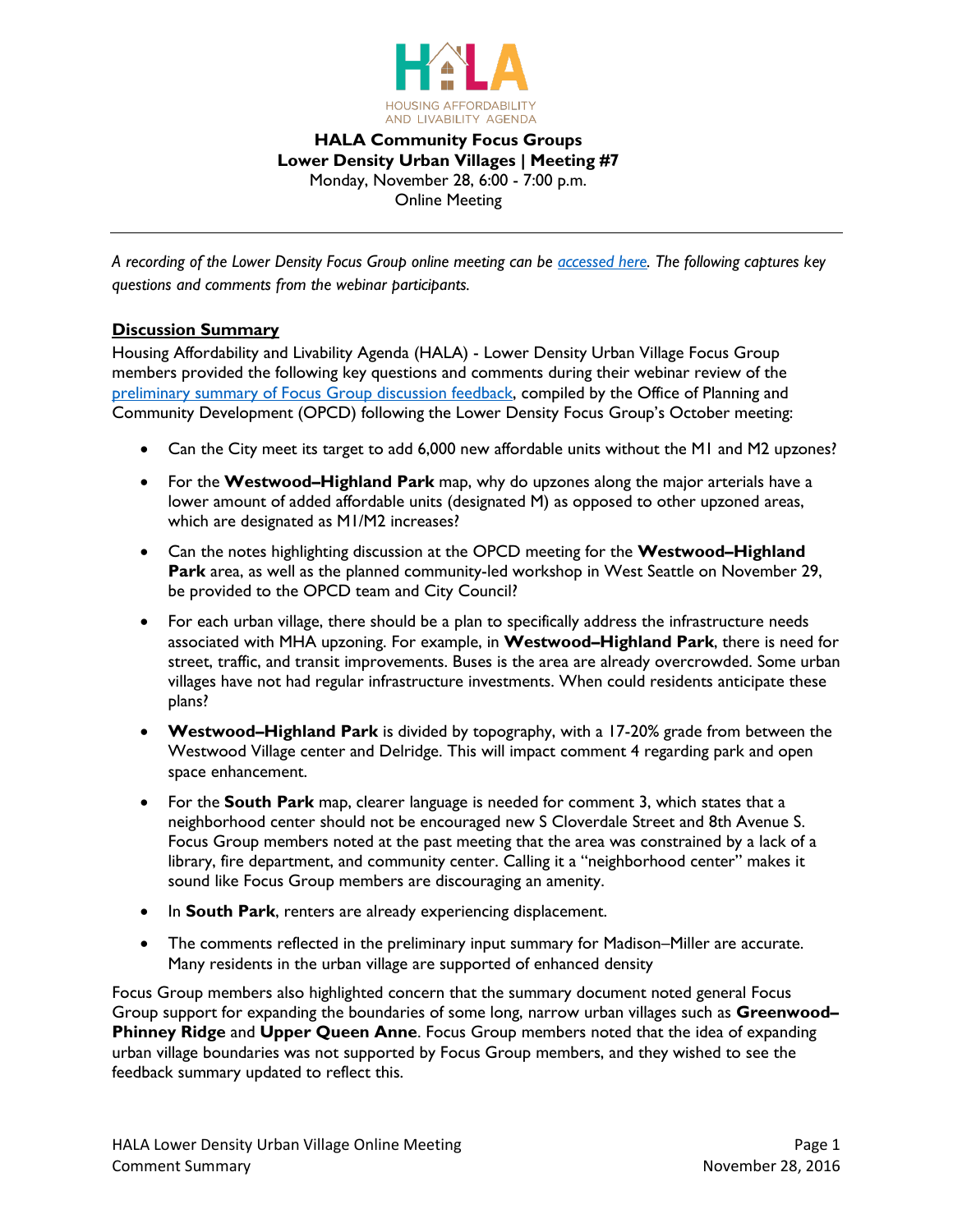strategy could be a target for new housing units and then let residents be part of neighborhood planning to meet that target.

this large of an increase in density?

and implemented.

Observers participating on the webinar provided the following perspectives:

 Zoning should be increased from single-family to multifamily to the east and west of Greenwood Avenue S and north of N 85th Street.

• Some areas go from single-family to Lowrise 2 or even Lowrise 3. Which HALA principles justify

• Seattle residents need more clarity on as to when MHA rezoning could be approved, finalized,

 Does the City know, for each urban village individually, how many additional housing units the proposed rezoning will create? If the City had unit targets for each urban village, an alternative

- OPCD should continue to educated and to gather feedback from residents in urban villages throughout the City before rezoning occurs.
- Will OPCD take the quality of homes in the Wallingford area into account when designating MHA upzones?
- Increases in density should occur where transit stops, as opposed to near parks.

# **Online Meeting Attendees**

#### **Focus Group members:**

- 
- 
- 
- 
- 

## **Observers:**

- 
- 
- 

- 
- 
- Cindi Barker Katie Escudero Mahim Lakhani
- Kim Barnes Eldan Goldenberg |effrey Linn
- Analia Bertoni Mary Holscher Charles Loeffler
- Anna Bonnett Maryl Kohl Gunner Scott
- Steve Butler **Caller** Mallory Kronlund
- Carole Barrer Duncan Dorris Tracy Record
- Jenny Brailey Bart Holbrook Tom Wahl
- Alex DeHaven Chrystine Kim

# **City Staff: Facilitation Team:**

- Vinita Goyal, OPCD  **Angie Thomson, Envirolssues**
- Geoff Wentlandt, OPCD Brett Watson, EnviroIssues
- 
- 
-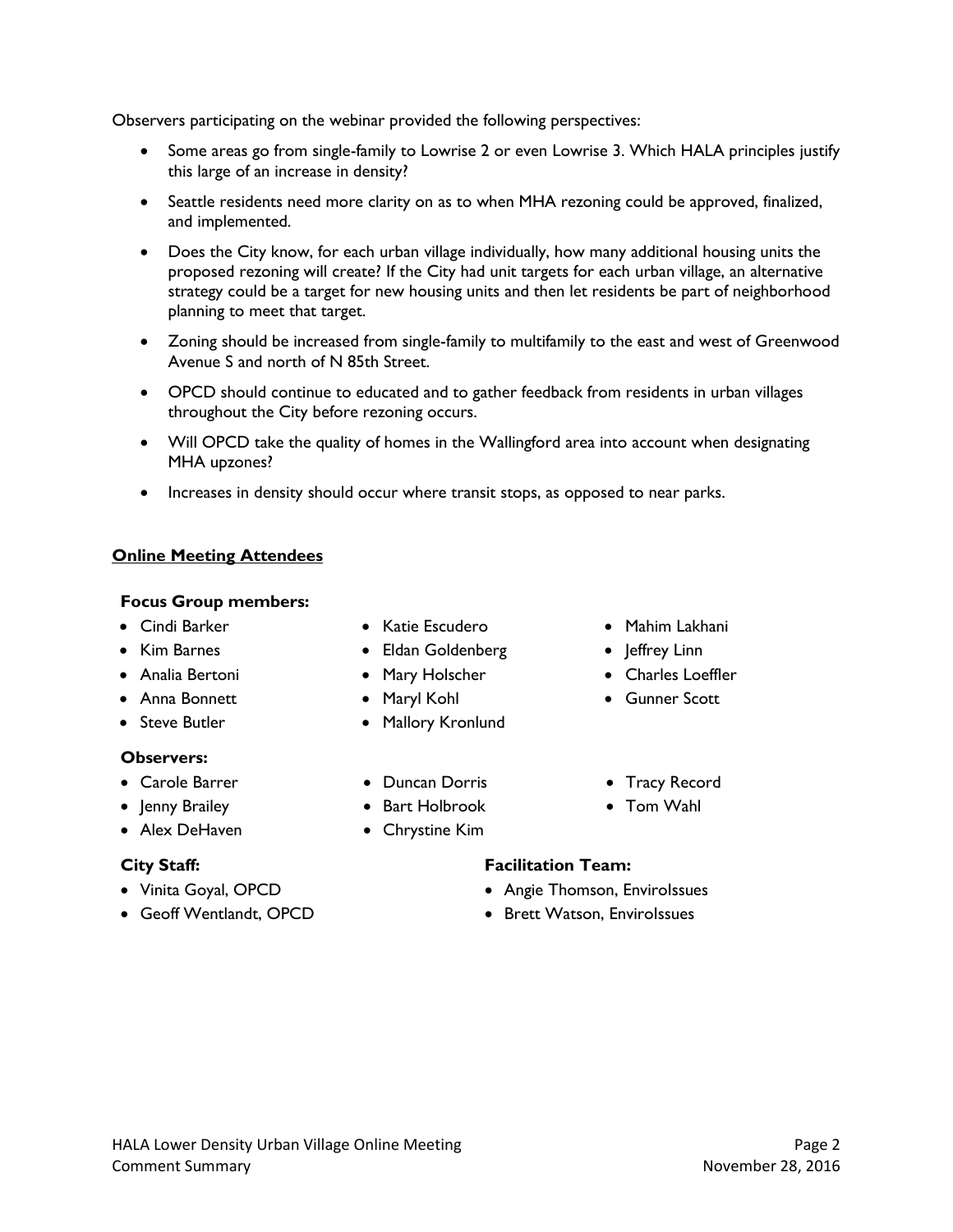# **HALA Focus Group Lower Density Webinar – Submitted Questions** November 28, 2016

## **Written Questions/Comments Received from Focus Group members:**

- Are the areas with diagonal cross-hatching the only places where the actual zoning designation is changing?
- For Westwood-Highland Park: why do the major arterial upzones have a lower (M) fee structure than other upzoned areas in the village zoned M1/M2
- Comment: Two of the reps for Westwood-Highland park were out of state at the last meeting (myself and Gunner Scott) earlier this month. In lieu of not being able to attend. I attended the OPCD community workshop specifically for Westwood-Highland Park, and West Seattle will be conducting a community led workshop tomorrow night. I would like findings/notes from both meetings to be submitted to your team and the City Council. I believe that Brennan led the OPCD workshop and will attend tomorrow's workshop.
- No specific comments about the maps- but want to know if there will be a plan coming that will address making sure that infrastructure improvements will match pace with the increase in density—specifically in areas that have not had regular investment. Also, will there be a transit plan to also match pace? When can we expect to see these?
- The key thing missing is a plan to specifically address the infrastructure needs in each neighborhood in addition to this upzoning. For example, in Westwood-Highland Park, there is need for street/traffic improvement with current load of traffic and plan for increasing bus routes. Buses are already overcrowded
- Can we meet the 6,000 target [for additional affordable units] without the Ml and M2 upzones?
- On the South Park map: what does "don't encourage a neighborhood center here" comment mean under #3? A couple [Focus Group members] had pointed out constraints of that area, such as library, fire department, and community center. "Neighborhood center" makes it sound like an amenity, so maybe [update this phrase to add] some clearer language.
- Westwood-Highland Park village parks/open spaces note: The village is essentially divided by topography with a 17-20% grade from between the Westwood Village center and Delridge.
- Will that estimate of new housing units model how much building is *likely* or simply assume that everywhere gets built up to the maximum allowed by the new zoning?
- **Comments re: urban village boundary expansion:**
	- $\circ$  I recall people mentioning Greenwood-Phinney being narrow, but do not recall any comments about expanding the urban village. I'm not sure where this idea came from?
	- $\circ$  It makes complete sense to expand the urban village boundaries, especially in the ridiculously narrow urban villages like Phinney/Greenwood
	- $\circ$  I thought we were not even addressing expansion of existing urban villages outside the proposed expansion. I feel kind of blindsided about this coming up at this point in the process, since I have taken it as a given that the Greenwood-Phinney Ridge Urban Village would stay as is.
	- o Geoff, speaking in terms of "first round" has a different tone than how we've been talking about it up to now. I don't know how to talk about this now with my neighbors.